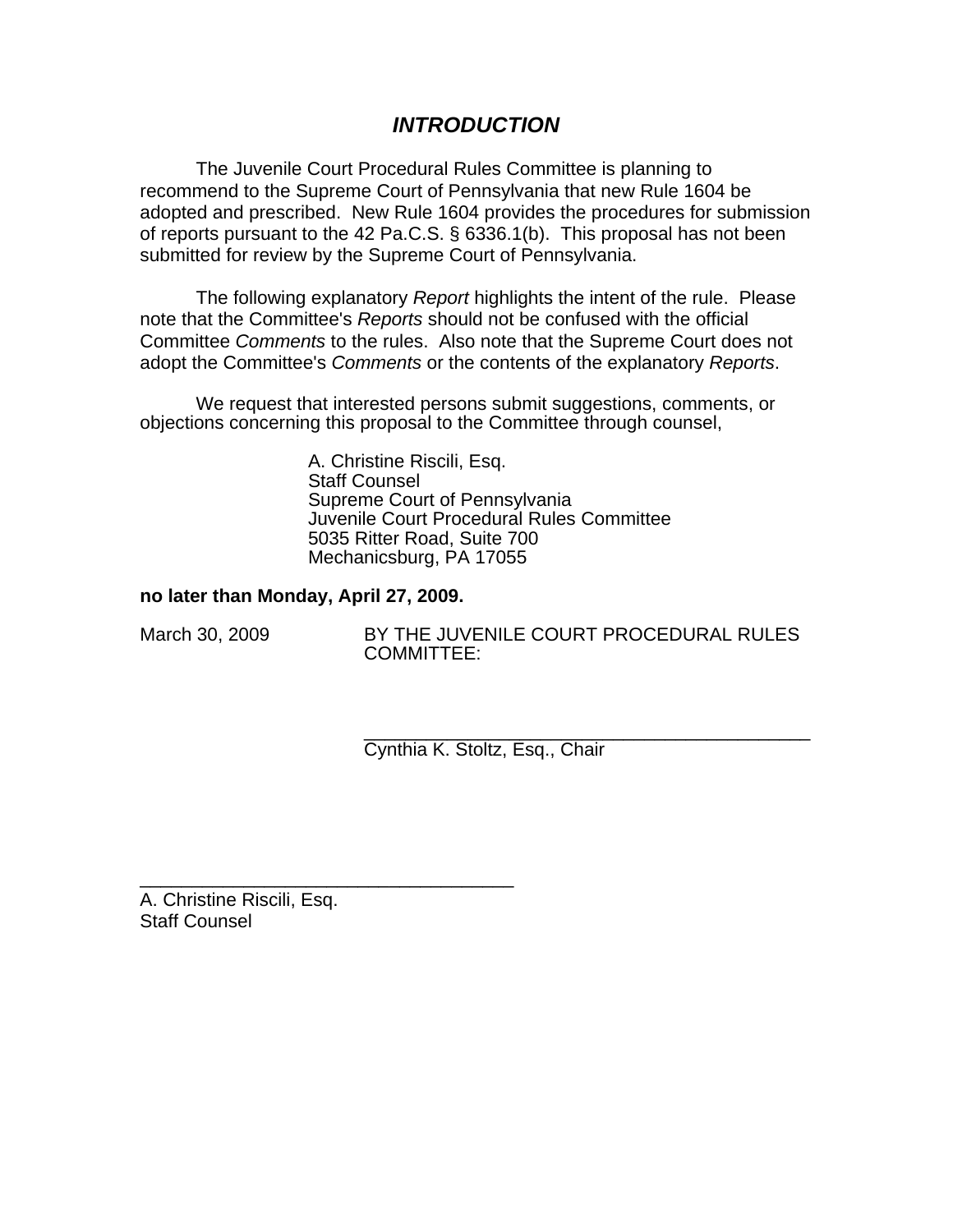#### *EXPLANATORY REPORT*

The new Rule 1604 provides for the procedures when submitting a report pursuant to 42 Pa.C.S. § 6336.1 (b).

Act 109 of 2008 amended § 6336.1 (b) of the Juvenile Act by creating a right for a foster parent, preadoptive parent, or relative providing care for a child to submit a report concerning the child's adjustment, progress, and condition to the court.

Paragraph (A) provides for this right and sets time limits for submitting the report to the court.

It is imperative that the court, attorneys, parties, and court-appointed special advocates have time to review this report prior to the proceeding. Therefore, pursuant to paragraph (A)(1), this report must be submitted at least seven days prior to the hearing. In addition, pursuant to paragraph (D), the court designee has one business day to file the report with the clerk of courts and distribute copies to the court, attorneys, parties, and court-appointed special advocates.

Paragraph (B) provides that the President Judge must designate a person to receive these reports on behalf of the court. This rule also provides that this designee may not be a party to the proceeding. The Committee anticipated that the court could designate the county agency to perform this function. The Committee concluded that there is an inherent conflict of interest for the county agency to receive these reports.

In many instances, the report will not agree or suggest the same outcome as the recommendation of the county agency. The Committee felt that a party should not be the recipient of any document on the court's behalf. The legislature went even further than the Committee's conclusions by suggesting retaliatory action by the county agency could be a concern. *See* 42 Pa.C.S. § 6336.1.

Pursuant to paragraph (C), the county agency must inform the foster parent, preadoptive parent, or relative providing care for the child of: 1) the right to submit the report; 2) the name and address of the court designee who must receive the reports; and 3) the requirement to submit the report at least seven days prior to the permanency hearing.

The Department of Public Welfare has designed a form to be used by the foster parent, preadoptive parent, or relative providing care for the child in submitting the report. The county agency must provide the form to the foster parent, preadoptive parent, or relative providing care for the child.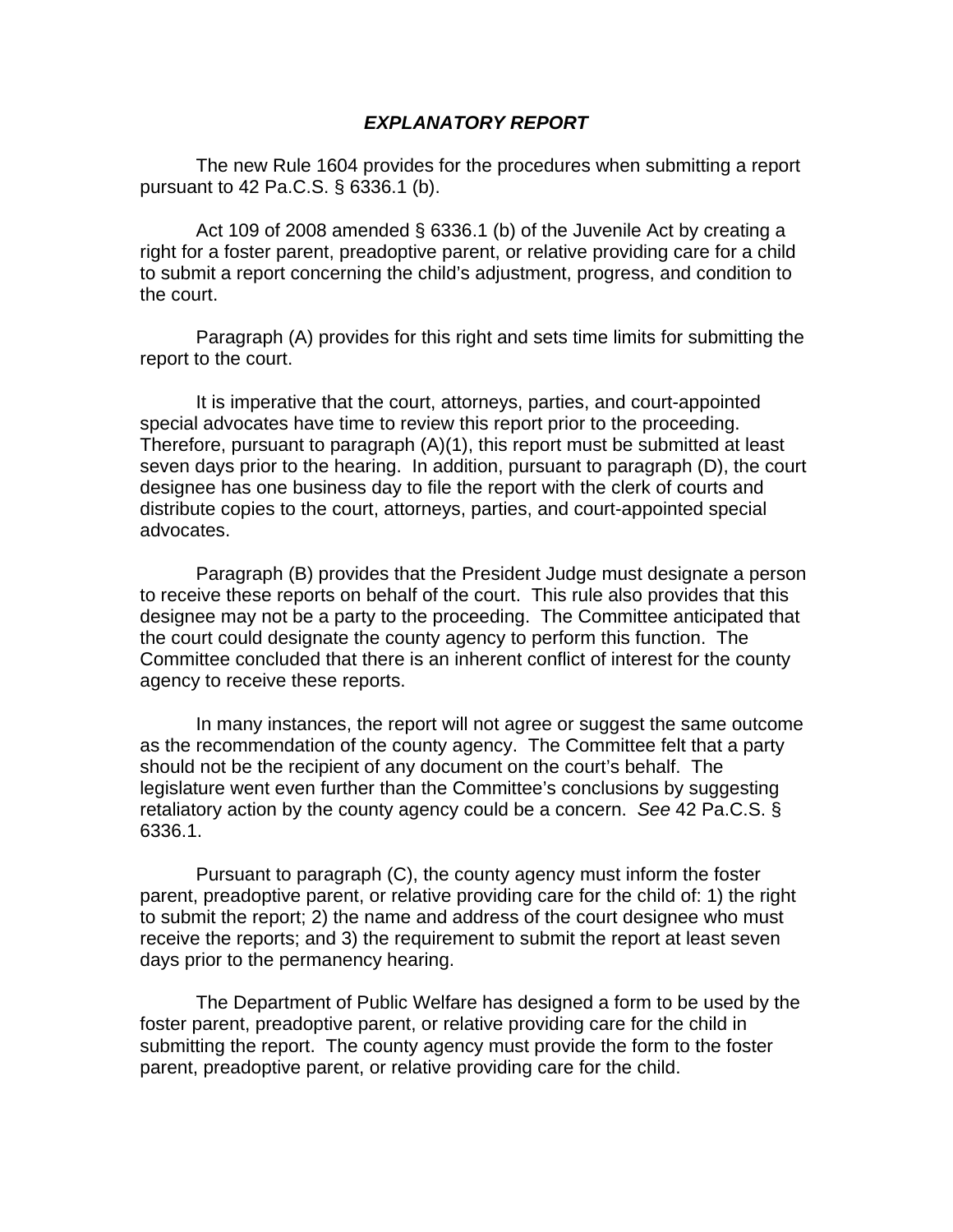Pursuant to paragraph (E), the court must examine this report and consider its contents as it considers any other evidence for the permanency hearing. The Committee discussed that the court uses hearsay evidence at dispositional, review, and permanency hearings but weighs the evidence according to its source and reliability. The Rules of Evidence frequently do not apply in many types of hearings. *See Comment* to Pa.R.E. Rule 101.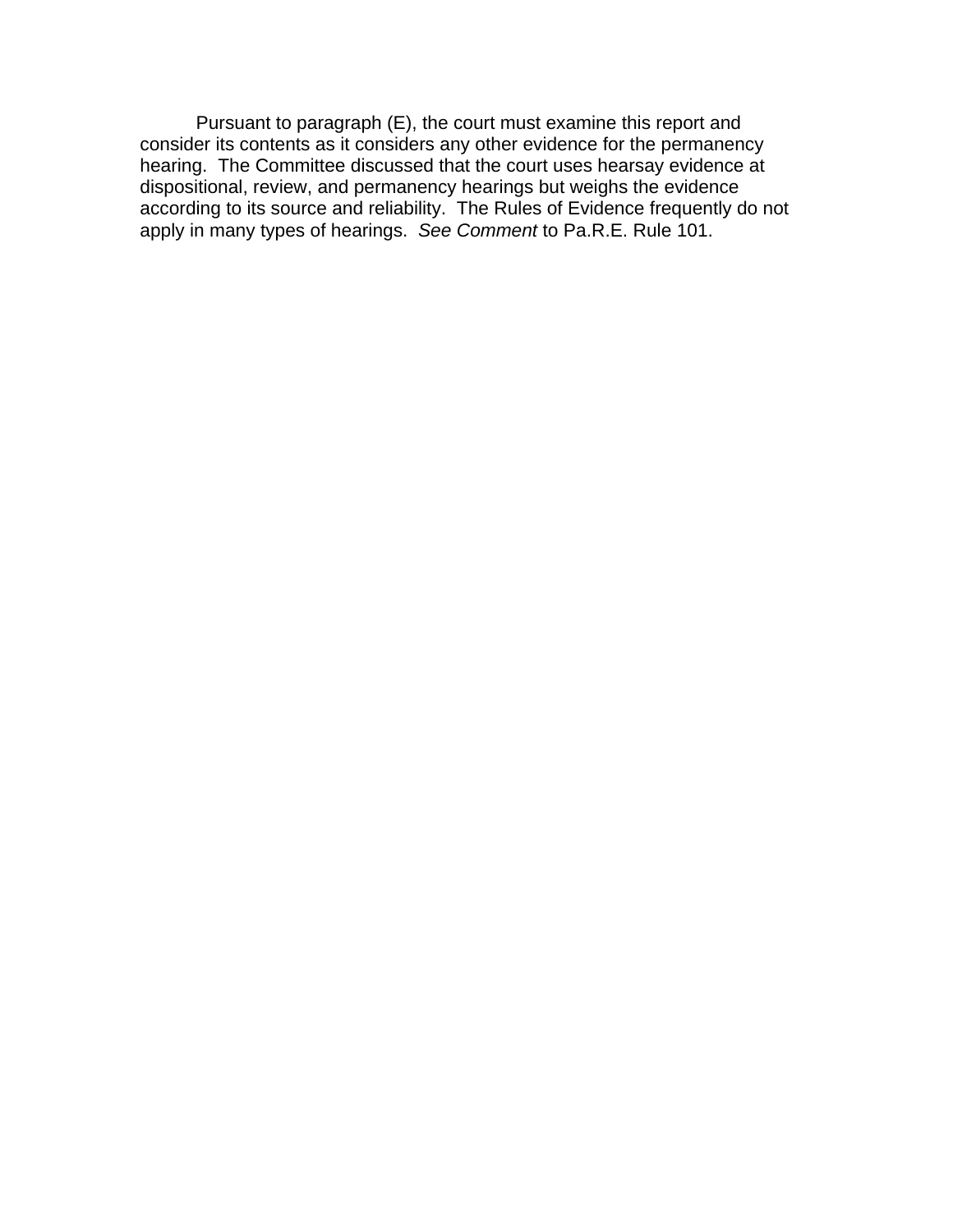## **CHAPTER 16 POST-DISPOSITIONAL PROCEDURES**

## **PART A SUMMONS, [AND] NOTICE, AND REPORTS**

- 1600. Summons for the Permanency Hearing
- 1601. Permanency Hearing Notice

**1604. Submission of Reports**

## **PART B PERMANENCY HEARING**

- 1607. Regular Scheduling of Permanency Hearing
- 1608. Permanency Hearing
- 1609. Court Order of Permanency Hearing Determinations
- 1613. Termination of Court Supervision
- 1616. Post-Dispositional Procedures; Appeals [RESERVED]

## **RULE 1604. SUBMISSION OF REPORTS**

#### **A. Generally.**

- **1) A foster parent, preadoptive parent, or relative providing care for a child may submit a report regarding the child's adjustment, progress, and condition for review by the court.**
- **2) The report shall be submitted to the court designee at least seven days prior to the permanency hearing.**
- **B. Designation by President Judge. The President Judge of each judicial district shall designate a person, who is not a party to the proceeding, to receive these reports.**
- **C. Duties of the County Agency. The county agency shall inform the foster parent, preadoptive parent, or relative providing care for a child of:**
	- **1) the right to submit a report;**
	- **2) the name and address of the court designee who shall receive the reports; and**
	- **3) the requirement to submit the report at least seven days prior to the permanency hearing.**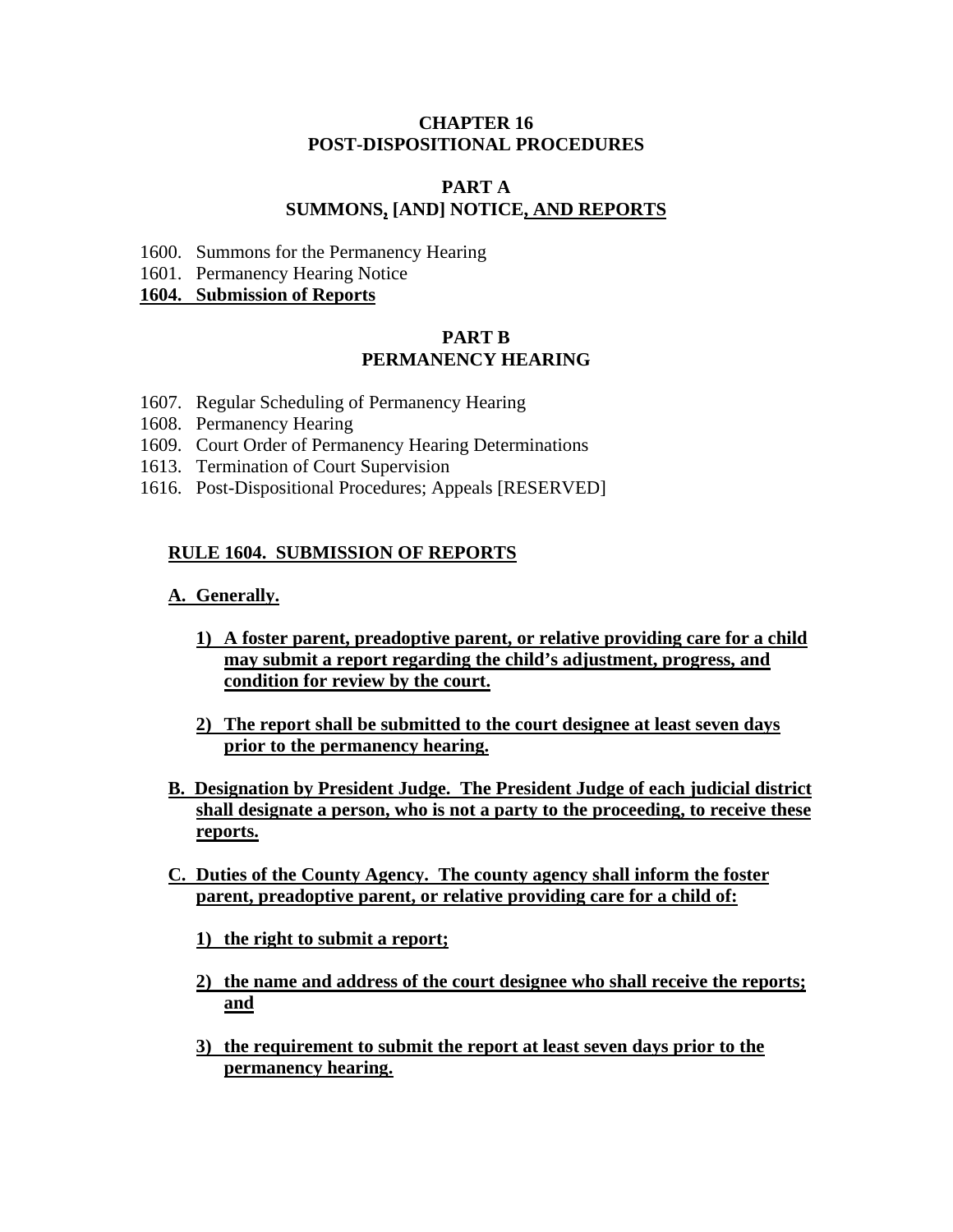- **D. Duties of Designee. Within one business day of receiving the report, the court designee shall:**
	- **1) file a copy of the report with the clerk of courts; and**
	- **2) distribute copies to the judge, attorneys, parties, and if appointed, the court-appointed special advocate.**
- **E. Examination of Report. Pursuant to Rule 1608(D), the court shall examine this report and consider its contents as it would consider any other evidence in the case.**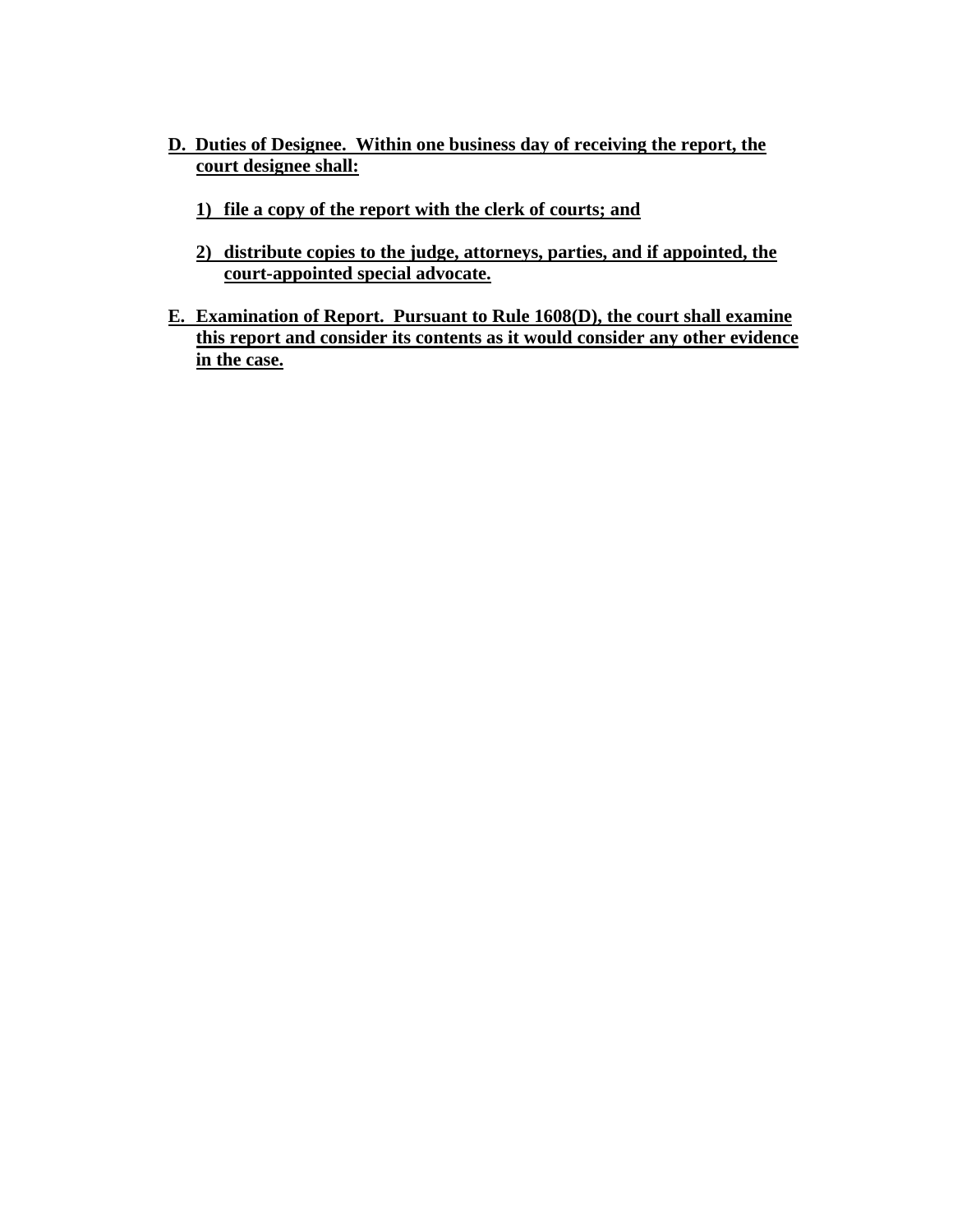#### *COMMENT*

**Pursuant to paragraph (A)(1), a foster parent, preadoptive parent, or relative providing care for a child may submit a report regarding the child's adjustment, progress, and condition for review by the court. The Department of Public Welfare has designed a form to be used in submitting a report pursuant to this paragraph.** *See* **42 Pa.C.S. § 6336.1 (b)(3).** 

**Pursuant to paragraph (A)(2), the report is to be submitted at least seven days prior to the hearing to ensure timely notice and distribution of the report pursuant to paragraph (D).**

**Pursuant to paragraph (B), the President Judge of each judicial district is to designate a person to receive these reports. This person may not be a party to the proceeding, such as the guardian** *ad litem* **or a county agency representative.** 

**Pursuant to paragraph (C), the county agency is to provide the form designed by the Department of Public Welfare to the foster parent, preadoptive parent, or relative providing care for the child.** *See* **42 Pa.C.S. § 6336.1(b).**

*See also* **42 Pa.C.S. § 6341(d).**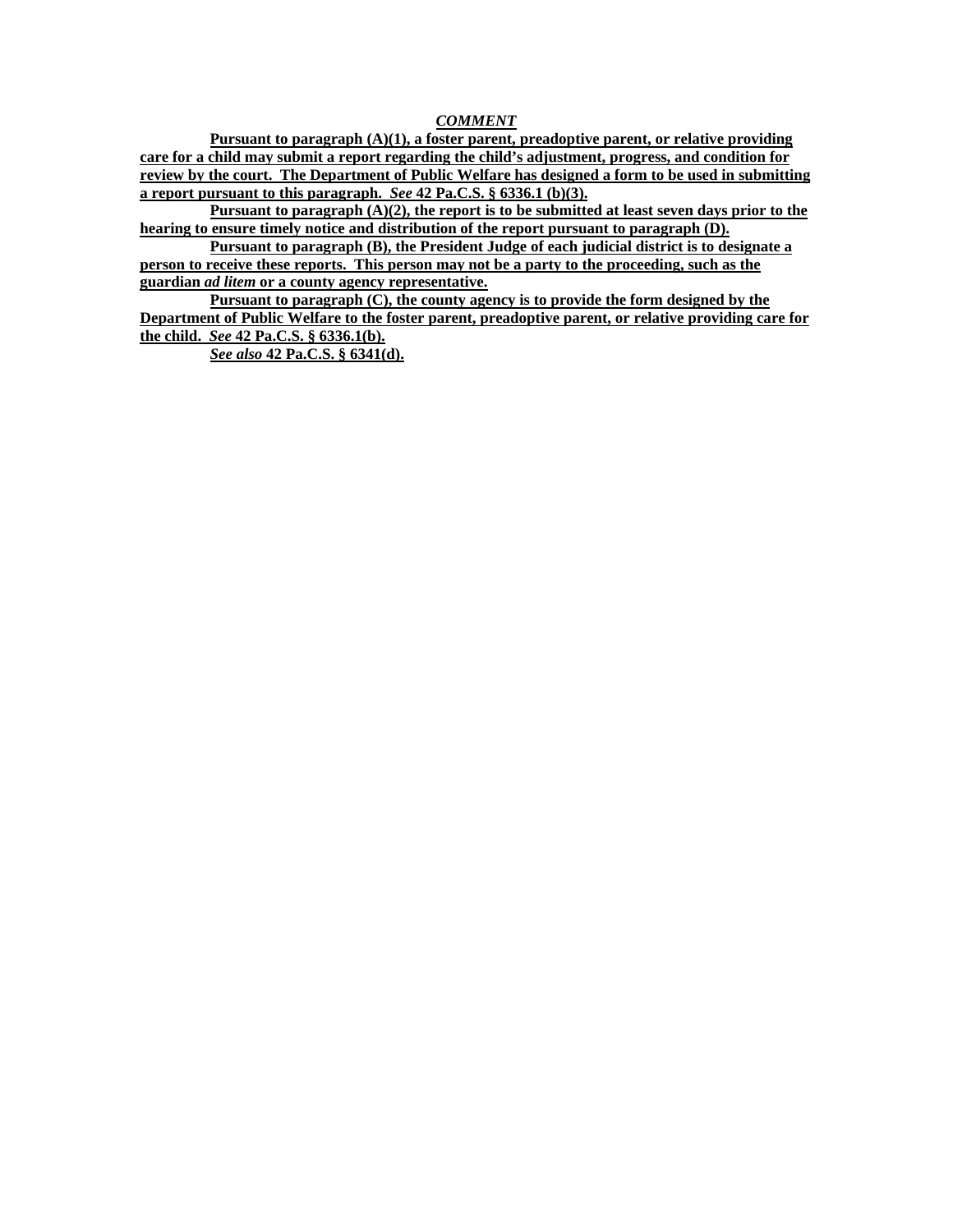#### **RULE 1608. PERMANENCY HEARING**

- A. **Purpose of hearing.** For every case, the court shall conduct a permanency hearing for purposes of determining or reviewing:
	- 1) the permanency plan of the child;
	- 2) the date by which the goal of permanency for the child might be achieved; and
	- 3) whether the placement continues to be best suited to the safety, protection, and physical, mental, and moral welfare of the child.
- B. **Court's findings.** At the permanency hearing, the court shall mak**e[ing]** findings consistent with 42 Pa.C.S.  $\S$  6351(f).
- C. **Recording.** The permanency hearing shall be recorded. The recording shall be transcribed:
	- 1) pursuant to a court order; or
	- 2) when there is an appeal.

#### D. **Evidence.**

**1)** Any evidence helpful in determining the appropriate course of action, including evidence that was not admissible at the adjudicatory hearing, shall be presented to the court**; and**

#### **2) If a report was submitted pursuant to Rule 1604, the court shall review and consider the report as it would consider all other evidence.**

E. **Family Service Plan or Permanency Plan.** The county agency shall review the family service plan or permanency plan at least every six months. If the plan is modified, the county agency shall provide all parties and when requested, the court, with the modified plan at least fifteen days prior to the permanency hearing. *COMMENT* 

*See* 42 Pa.C.S. §§ 6341, 6351.

 Permanency planning is a concept whereby children are not relegated to the limbo of spending their childhood in foster homes, but instead, dedicated effort is made by the court and the county agency to rehabilitate and reunite the family in a reasonable time, and failing in this, to free the child for adoption. *In re M.B.*, 449 Pa.Super. 507, 674 A.2d 702 (1996) *quoting In re Quick*, 384 Pa.Super. 412, 559 A.2d 42 (1989).

To the extent practicable, the judge or master that presided over the adjudicatory and original dispositional hearing for a child should preside over the permanency hearing for the same child.

Under paragraph (B), the court is to make a finding consistent with 42 Pa.C.S.  $\S$  6351(f), in that the court is to determine all of the following: 1) the continuing necessity for and appropriateness of the placement; 2) the appropriateness, feasibility, and extent of compliance with the permanency plan developed for the child; 3) the extent of progress made toward alleviating the circumstances which necessitated the original placement; 4) the appropriateness and feasibility of the current placement goal for